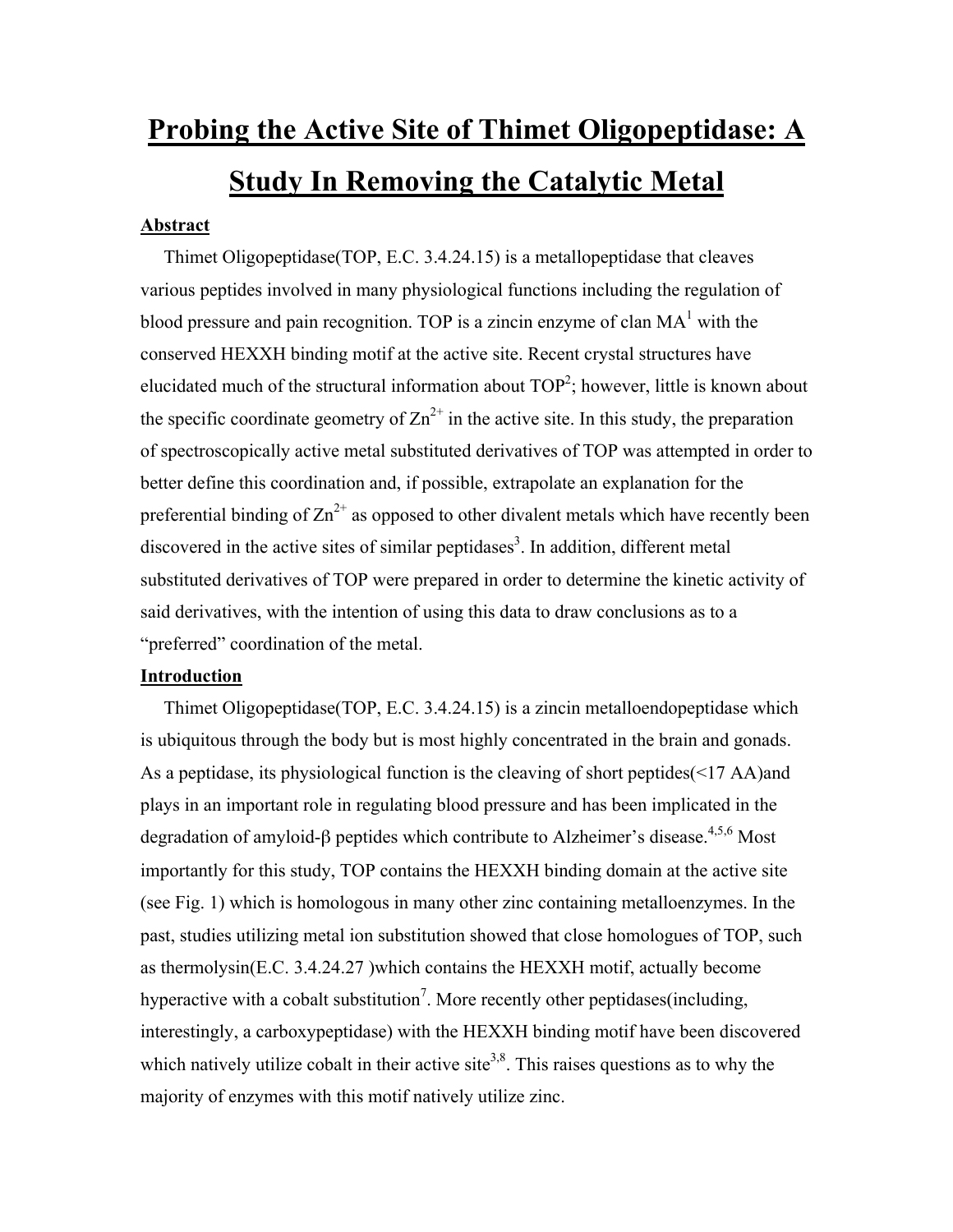No spectrophotometric data can be gathered about native zinc enzymes, as  $\text{Zn}^{2+}$  has no absorbance in the visible region, therefore metal substituted derivatives play an important role in characterizing the coordination geometry of these zincin enzymes. Spectrophotometric studies on metal substituted derivatives of peptidases simlar to TOP have yielded interesting results. In a study of dipeptidyl peptidase III (DPP, E.C. 3.4.14.4), which contains the HEXXH motif, UV-vis showed that  $Co<sup>2+</sup>-DPP$  III exhibited a pentacoordinate geometry. This is only slightly helpful however as the study did not observe coordination of the metal during catalysis. In a more thorough study of Thermolysin, an even closer homologue of TOP, the  $Co^{2+}$ -substituted form was observed to adopt a pentacoordinate geometry and was seen to exhibit flexibility in coordination during catalysis(i.e. adopting different coordinate geometries during catalysis).<sup>7</sup> According to the authors, the slight preference for a five-coordinate geometry, which is close to the transition state, along with the flexibility in coordination, explain the ability of  $Co<sup>2+</sup>$ -thermolysin to exhibit hyperactivity.

 In this study, metal substituted derivatives of TOP were produced and attempted to be analyzed by quenched fluorescence kinetic assays as well as U.V.-vis spectroscopy.

## **Materials and Methods**

 Many methods were attempted in order to remove the divalent zinc ion from TOP; however, only one was successful. Still, it is illustrative to describe the unsuccessful methods in order to more thoroughly understand the nature of the  $\text{Zn}^{2+}$  as it is substituted in the enzyme. In addition, the method of substituting in new metals was refined as time went on. In all studies, TOP was prepared by Marc. J Glucksman of the Midwest Proteome Center and Department of Biochemistry and Molecular Biology, Rosalind Franklin University of Medicine and Science in Chicago, IL. *Activity Assay*

 Activity assay was performed bys using an Perkin Elmer LS 50 B Luminescence Spetrometer 1980µL of buffer containing 25mM tris, 125mM KCl and 1mM TCEP was equilibrated with  $10\mu L$  of MCA<sup>i</sup> substrate(of varying concentrations) at 23<sup>o</sup>C. Then, 10µL of .1µM enzyme were added to the chamber and florescence was detected for 150 seconds with and excitation of 325nm and an emission of 400nm. Note: For simple

i 7‐methoxycoumarin‐4‐acetyl‐Pro‐Leu‐Gly‐ Pro‐Lys‐dinitrophenol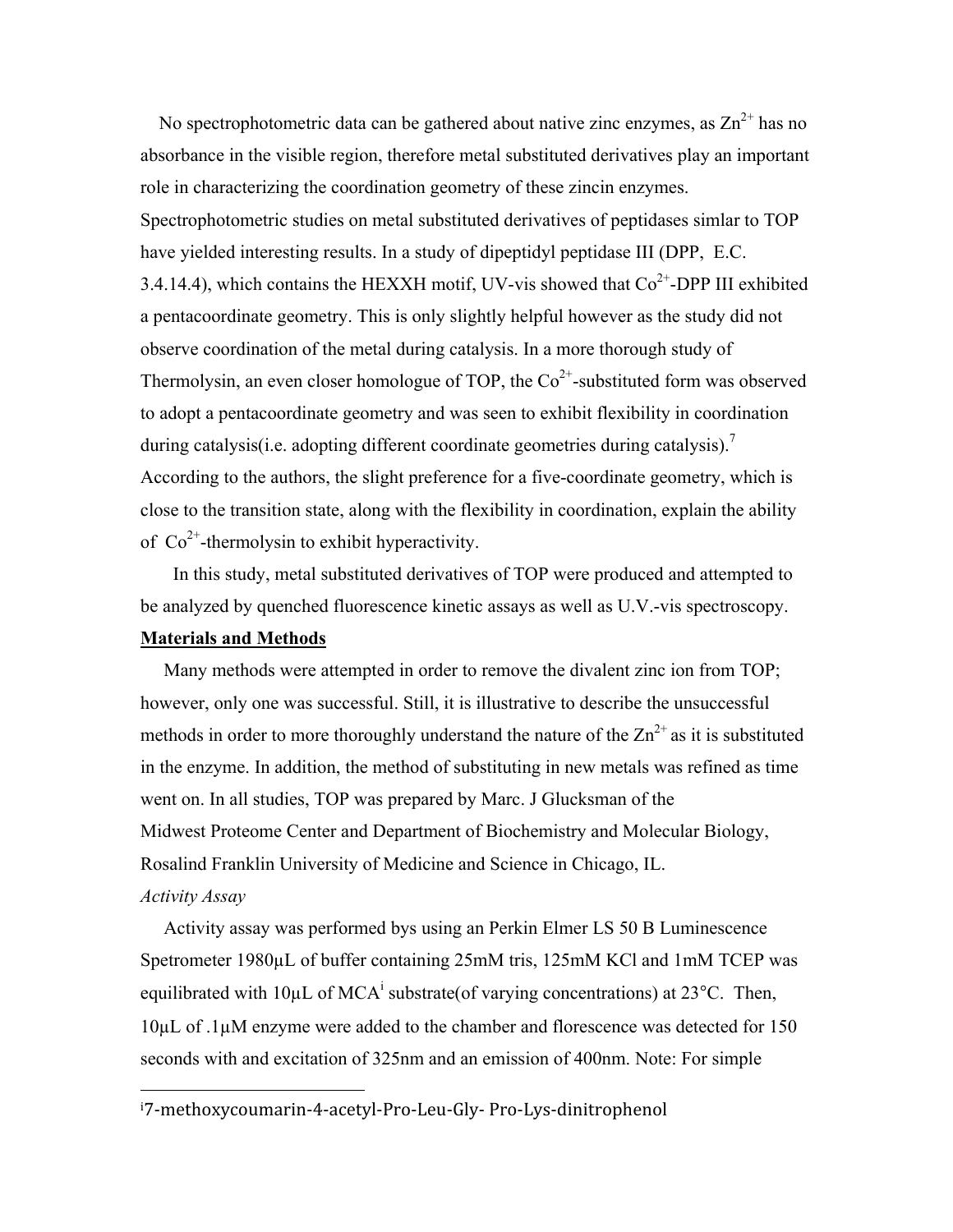binary tests of activity, enzyme concentration was noted(if possible) but not always .1µM. Often, a total of 2µmols of enzyme was present in the reaction chamber. *Dialysis Against 2,6-Pyridinedicarboxylic Acid*

This method was adapted from a paper by Hirose et. al.<sup>9</sup> and involved the dialysis of the enzyme against 50mM tris buffer with 20mM 2,6 Pyridinedicarboxylic Acid(2,6- PCA) at pH 7.4 with various concentrations of Dithiolreltol(DTT) ranging from .5mM to 3mM. Dialysis was carried out at 4°C for 24 hours. After dialysis, the enzyme was concentrated using a Millipore centricon and activity was determined by the method described above.

#### *Dialysis Against Ethylenediaminetetraacetic Acid*

 A similar method was attempted using Ethylenediamineteraacetic Acid(EDTA). This was adopted from the method of Barrett and Brown<sup>10</sup> who worked with TOP. Using a dialysis buffer of 50mM tris, 3mM DTT and 100mM EDTA at pH 7.0. The dialysis was carried for approximately 24 hours at 4°C. The enzyme was then concentrated and activity was ascertained by quenched fluorescence assay by the method describe above. *Denaturation with an EDTA Buffer*

 A stock buffer containing 25mM tris, 50mM EDTA, 125mM KCl and 9M urea with 10% glycerol at pH 7.8 was prepared. At the time of use, solid DTT was added to this buffer to 5mM. 150µL of this buffer was then combined with 50µL of concentrated enzyme stock in a microfuge tube. The tube was allowed to sit at room temperature for approximately 1 hour and then was moved to a 4°C where it incubated for 18 hours. The enzyme was then purified of excess urea and EDTA by using an Amersham Biosciences PD-10 size exclusion column(PD-10). The new buffer which the enzyme was transferred to contained 25mM tris and 5mM DTT at pH 7.4. The enzyme concentration was obtained via –U.V. vis and then activity assay run using the same method described above. This procedure was also repeated substituting 50mM 2,6-PCA for EDTA. *Incubation with 1,10-Phenanthroline*

 A buffer containing 25mM tris and approximately 8mM 1,10-Phenanthroline was prepared. DTT was then added to 200µL of this buffer to 5mM. 150µL of the new buffer was then combined with 50µL of a concentrated enzyme stock and allowed to sit at room temperature for 1 hour and then transferred to a 4°C environment for 12 hours. The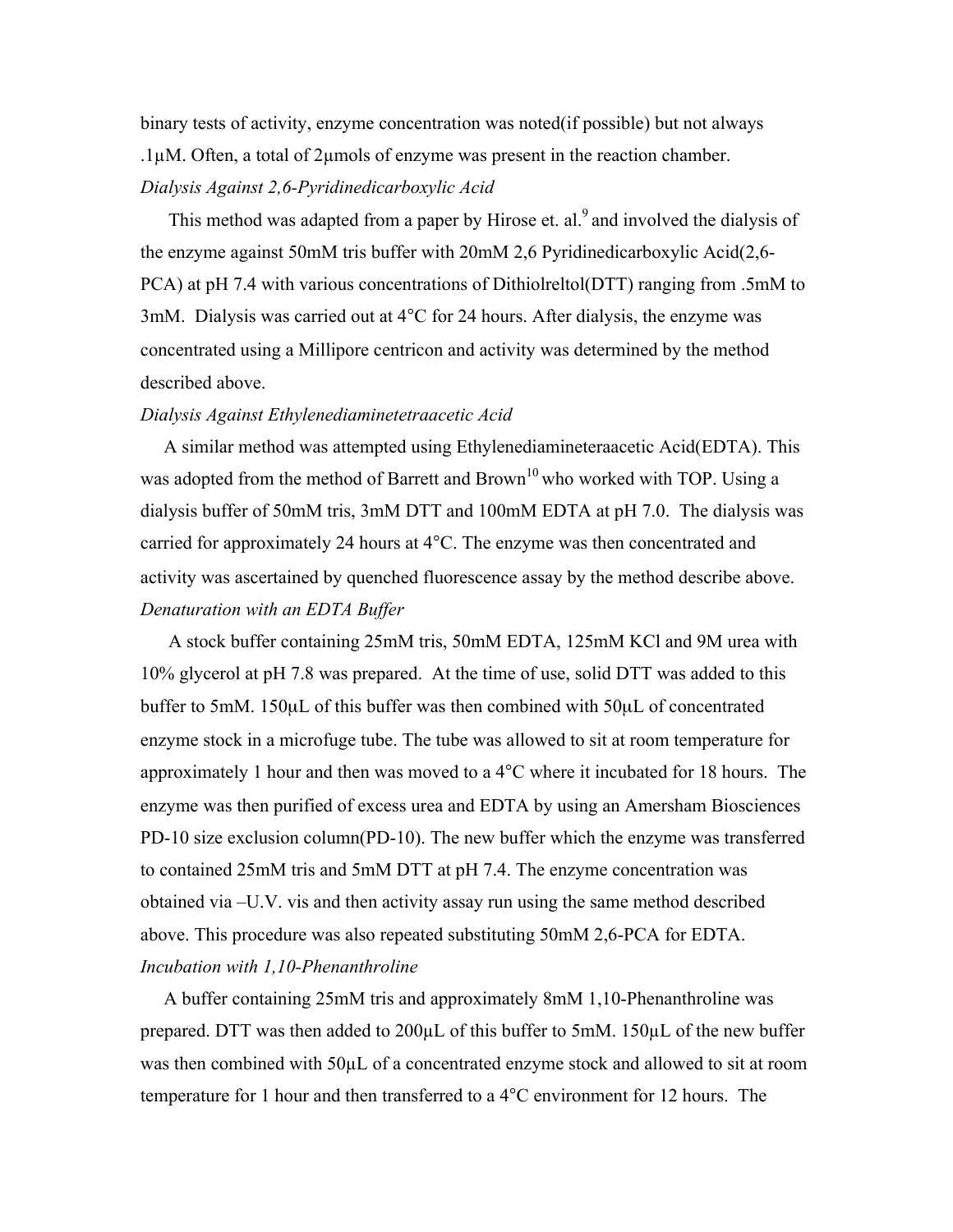sample was then loaded onto a PD-10 column and transferred to a buffer containing 25mM tris and 5mM DTT at pH 7.4. Activity assay was then run using same the method as described above. This method was also attempted with the chelating agents 2,6-PCA and EDTA.

#### *General Test for Loss of Metal*

 If a sample of enzyme was observed to be inactive after a chelation or denaturation, loss of the catalytic metal was tested by taking an aliquot of the inactive sample and adding equimolar amounts of  $ZnCl<sub>2</sub>$  to the enzyme. Activity assay was then performed on the sample with  $\text{Zn}^{2+}$  and without added  $\text{Zn}^{2+}$  at regular time intervals. If the activity of the sample without  $Zn^{2+}$  remained low, and the sample with  $Zn^{2+}$  regained activity, the sample was determined to be actual apo-enzyme.

#### *Substitution of Metals*

 Metal substitution was attempted by three methods, dialysis, incubation and exchange of buffer via a PD-10 column.

 Dialysis was performed by transferring the enzyme onto a dialysis chamber with a metal at .5mM, 50mM tris and 3mM DTT at pH 7.4. The sample was then concentrated. Incubation was performed by adding concentrated dissolved divalent metals to enzyme buffered solutions. (Note: inactivation of enzyme was seen with  $\text{Zn}^{2+}$  concentrations higher than 5x of the enzyme concentration). Finally, for the exchange of buffer method, metal buffers were prepared with .1mM metal, 50mM tris, 3mM TCEP, 125mM KCl at pH 7.0 were prepared. A PD-10 column was equilibrated to this buffer and the enzyme was passed down the column in order to exchange the buffer. (Note: DTT could not be used as it reduced the metals and precipitated them).

#### **Results**

As noted above, not all of these methods for removal of the  $\text{Zn}^{2+}$  ion were successful. As such, the results have been divided between the successful and unsuccessful attempts. *Unsuccessful Removal of the Zn2+ Ion*

 Dialysis of TOP against 2,6-PCA resulted in no decrease in activity of the enzyme. Initially, this was difficult to determine as 2,6-PCA obscured the 280nm protein peak(as 2,6-PCA absorbs very strongly at 271nm with a distinctive triple peak) and therefore made it difficult to find the concentration of the enzyme. This problem was overcome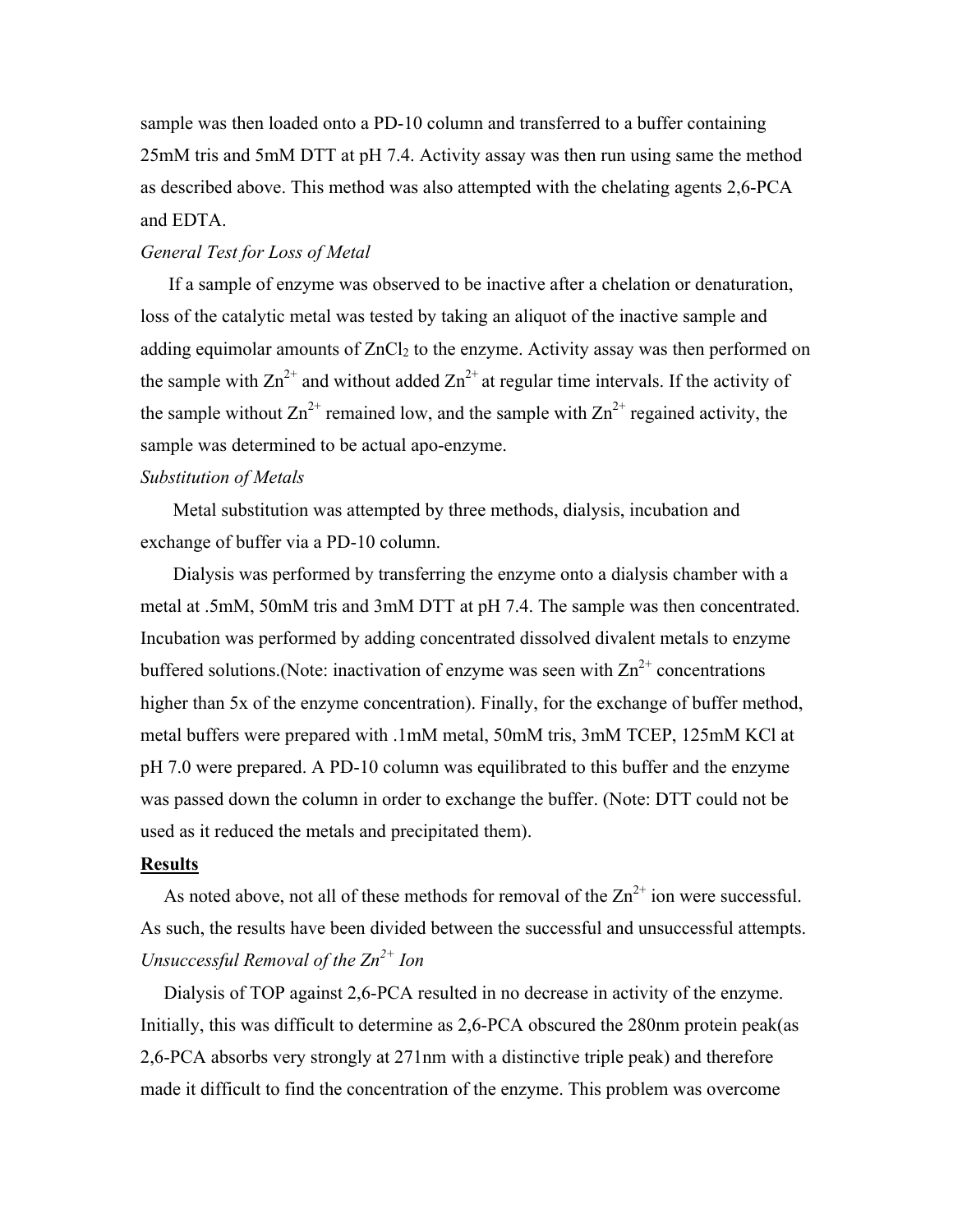using Low Pressure Chromatography and, later, simple PD-10 columns to separate out the excess 2,6-PCA

 Dialysis for TOP against EDTA initially looked promising. After 24 hours of dialysis against 100mM EDTA, the TOP was completely inactive(0% activity of holoenzyme), however, upon an exchange of buffer which occurs as a result of the concentration process, the enzyme regained nearly full activity. To combat against contamination, two new samples were dialyzed under the same conditions to inactivation, then one was transferred directly to a plain buffer(50mM tris, .5mM DTT, pH 7.4) and the other to a buffer with metal(50mM tris,  $.5$ mM TCEP,  $.5$ mM CoCl<sub>2</sub> pH7.4). After 6 hours, the enzyme on the buffer without metal had regained activity to 10% of holoenzyme while the sample on the buffer with metal had regained only 2.6% activity.(See Fig. 2)

 Incubation of the enzyme with any chelating agent(i.e. EDTA, 2,6-PCA and 1,10-Phenanthroline) was unsuccessful. Neither 2,6-PCA or EDTA inactivated the enzyme at all after 24 hours of incubation at 4°C. Incubation with 1,10-Phenanthroline did decrease the activity of the enzyme to 12% of the t=0 sample. Upon purification and addition of  $\text{Zn}^{2+}$  to the solution, the enzyme did not regain any activity.

 Finally, denaturation in the presence of high concentrations of 2,6-PCA was unsuccessful. Though the enzyme lost activity during the denaturation, it was regained as soon as the solution was purified of Urea.

# *Successful Removal of the Zn2+ Ion*

 The procedure of denaturing the enzyme with urea in the presence of high concentrations of EDTA was the only one which exhibited success. After 16 hours of incubation at 4°C in the buffer described above, the enzyme was completely inactive. Upon purification with a PD-10 column the enzyme remained inactive. Two samples were then created, one with and one without  $\text{Zn}^{2+}$  present. After only 4 hours of incubation at  $4^{\circ}$ C, the sample with  $\text{Zn}^{2+}$  exhibited full activity, while the sample without was completely inactive(See Fig. 3). This result, however, was difficult to reproduce.

 After apo-enzyme was confirmed to have been prepared, different metals were substituted. In this way, Co-TOP, Cu-TOP and Zn-TOP(i.e. TOP with  $\text{Zn}^{2+}$  reintroduced to the active site after the loss of the metal) were prepared. After these derivatives were prepared, a full activity assay was run on each of them and the  $K_M$  and  $K_{CAT}$  determined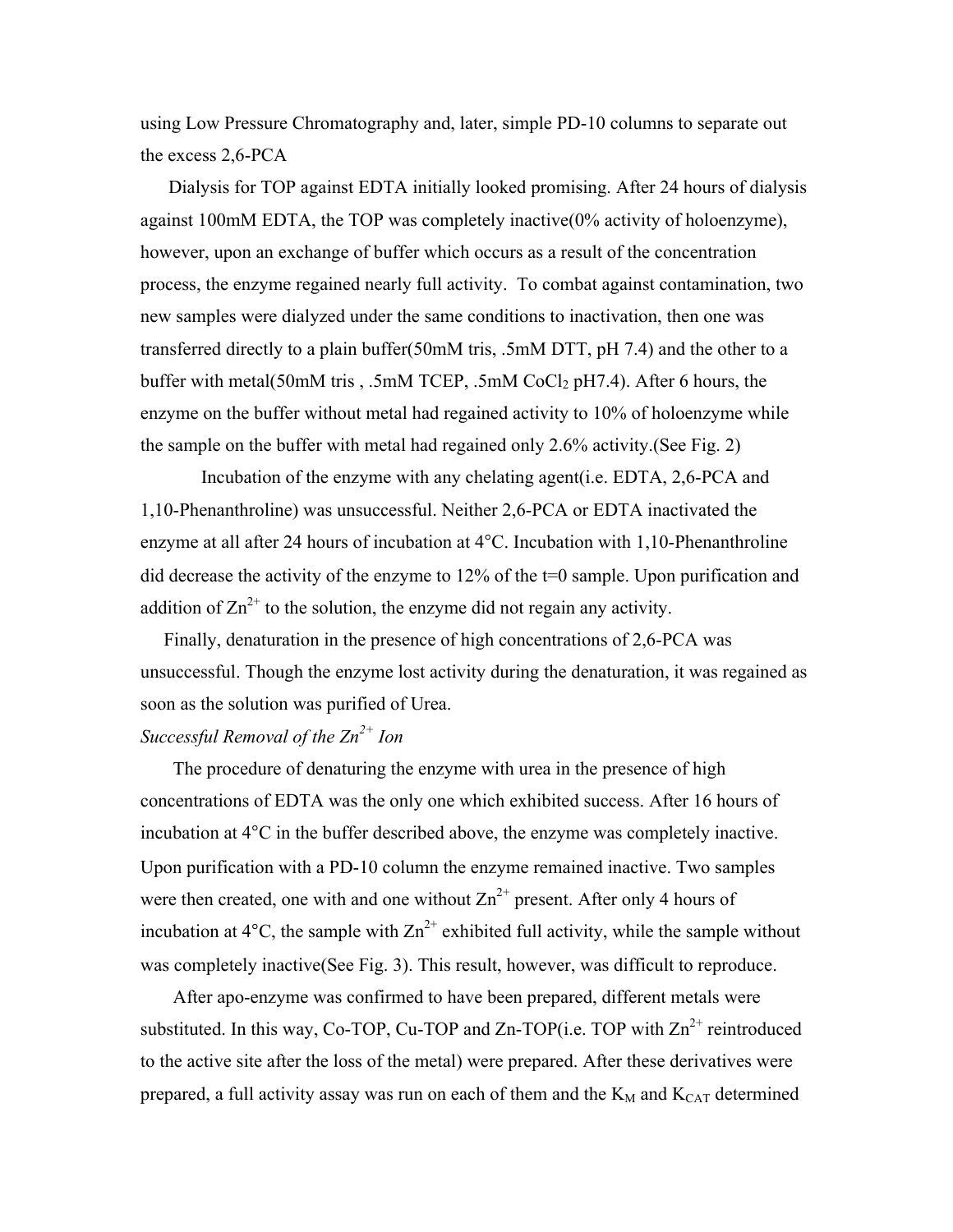by using the Michaelis-Menton plots of the data. These methods yield the results listed in the table below and shown in Figs. 4-6. A graphical representation of this data may be found in Figures 7-8.

| Kinetic                | WT-TOP <sup>ii</sup> | WT-TOP        | $Co-TOP$ | <b>Cu-TOP</b> | Zn-TOP |
|------------------------|----------------------|---------------|----------|---------------|--------|
| <b>Parameters</b>      |                      | $(New)^{iii}$ |          |               |        |
| $K_{CAT}(s^{-1})$      | .44                  | 1.37          | .12      | .74           | .38    |
| $K_M(\mu M/s)$         | 7.88                 | 37.67         | 3.27     | 12.65         | 10.64  |
| $K_{CAT}/K_M(\mu M/s)$ | .05                  | .036          | .04      | .06           | .04    |

#### **Discussion**

 As is apparent from the results, many of the methods attempted in this study were unsuccessful, but still informative. Though we gained little information about the nature of the active site by the initial methods proposed, we did learn a great many ways in which we are unable to deplete TOP of it's catalytic metal ion. In this way, the specific reason for each of these failures helps us to understand the nature of the active site from a different perspective.

#### *Problems with 2,6-PCA*

 As shown above, 2,6-PCA was unable to chelate the metal in any situation. Though it was initially thought that 2,6-PCA would be a more potent chelating agent than EDTA, this seems to have not been the case. The fact that it did not even bind to metals in solution during a denaturation protocol raises questions as to the purity of the 2,6-PCA utilized in this study. Though it makes sense that 2,6-PCA may not be able to chelate to metal within TOP, it still should have bound to all free, divalent, metals dissolved in solution. Other explanations, however, are possible, such as metal contaminated buffer after purification through the PD-10 column.

#### *Inactivation but not Chelation with Dialysis Against EDTA*

 One of the more confounding results deals with the inactivation of the enzyme when dialyzed against high concentrations of EDTA. Initially, it seemed that the EDTA was

ii Courtesy of Jeffrey Sigman, Summer Research Program Mentor

iii Courtesy of Zhe Christopher Lin, Summer Research Program Participant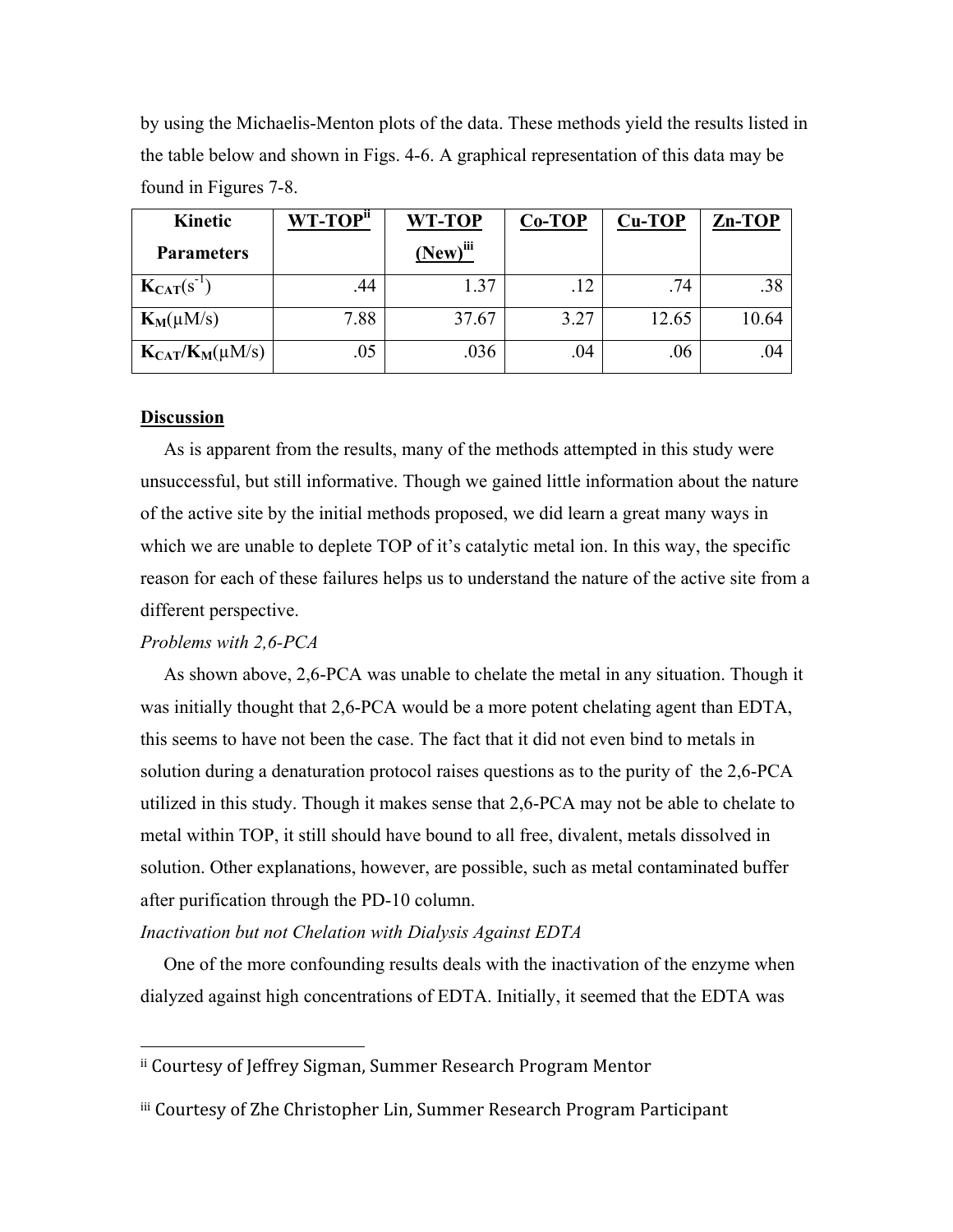able to chelate the metal, and thus, produce apo-TOP. The experiment in which TOP was dialyzed against EDTA and then immediately moved to a dialysis chamber which contained either a "plain" buffer or a metal buffer was inconclusive as both regained activity. The fact that the sample on a "plain" buffer regained activity more quickly is most likely because high concentrations of metal often inactivate enzymes, leading to a more active enzyme on "plain" buffer. A final experiment was performed in which TOP was dialyzed against 100mM EDTA and then concentrated in a buffer with 10 $\mu$ M EDTA, a sufficient concentration to get rid of most trace metals in the water. This sample regained activity to 100% of the holoenzyme.

 These results lead to the conclusion that EDTA inactivates the enzyme, but does not chelate the metal. The mechanism by which this happens is most likely solvation of the active site. In past experiments, Sigman observed, anecdotally, that high concentrations of DTT would inactivate the enzyme. This is due to the crowding of the active site by a large number of DTT molecules. As DTT and EDTA have similar structures, it is likely that much the same thing is happening. Also, this is consistent with the lack of inactivation seen when the enzyme was dialyzed against 2,6-PCA. Where DTT and EDTA have structure such that they may solvate the active site, 2,6-PCA has more of a winged structure which may coordinate with the metal by a "closing of its wings" over the metal, but ultimately, block other molecules from getting too close. *Ineffectiveness of Incubation with Chelating Agents* 

 In all experiments in which TOP was incubated with various chelating agents(EDTA, 2,6-PCA, and 1,10-Phenanthroline) inactivation did not occur at all. This is intriguing because of the results seen with dialysis of EDTA. This could be because, during dialysis, as EDTA solvates the active site of TOP, the concentration gradient changed and more EDTA moved into the enzyme chamber, making the concentration around the enzyme much greater than in an incubation chamber, in which the concentration remains constant. In addition, concentrations of EDTA used in incubation experiments were 20mM, which may not have been high enough to cause inactivation.

 Also interesting was the loss of activity when TOP was incubated with 1,10 phenanthroline. As it did not regain activity with incubation with  $\text{Zn}^{2+}$ , this could be because the high concentration of 1,10-phenanthroline (8mM, which is saturation in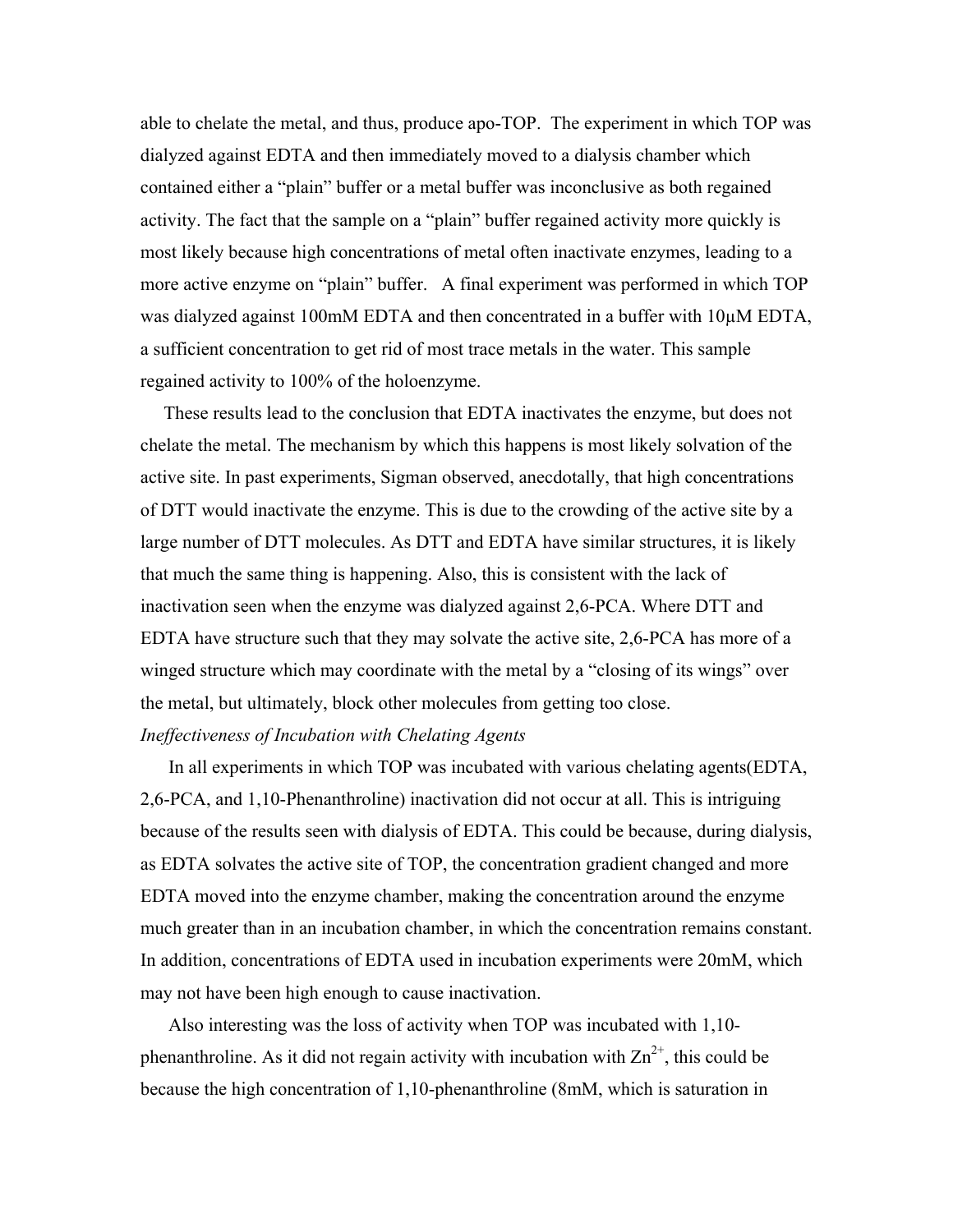water) actually damaged the enzyme, inactivating it completely, instead of removing the metal from TOP.

#### *Problems with 2,6-PCA*

 2,6-PCA failed to remove the metal from TOP by all methods attempted, dialysis, incubation and incubation with the denaturant urea. This is a very odd result as in other metallopeptidases, 2,6-PCA was utilized quite successfully to chelate the metal ion by simple dialysis $9$ . Most frustrating was the fact that 2,6-PCA seemed incapable of binding to the metal even when it had "fallen-out" of TOP during denaturation. Because of this, two possibilities arise. First, the 2,6-PCA, prepared by Sigma-Aldrich, was impure. Alternatively, the enzyme may have a higher affinity for the metal than the 2,6-PCA. The latter possibility will be discussed further later.

### *Successful Preparation of apo-TOP by Denaturation in the Presence of EDTA*

 As stated earlier, the only method by which apo-TOP was created was by denaturation in the presence of EDTA. Combined with all of the other results obtained, a fairly clear mechanistic picture of what occurred may be described. The denaturation by urea unfolded the enzyme enough for the metal to be lost by TOP. Next, the EDTA solvated the newly released  $\text{Zn}^{2+}$ , making it impossible for TOP to re-acquire the metal. Finally, when the solution was purified down a PD-10 column, the apo-TOP was cleansed of urea, allowing it to refold without a metal present. The idea that the EDTA solvated the metal instead of simply binding to it is important, because it bypasses all problems that may occur because TOP has a high affinity for  $\text{Zn}^{2+}$  than EDTA.

#### *Kinetic Parameters of Metal Substituted TOP*

Co-TOP, Cu-TOP and Zn-Top(i.e. apo-TOP which then had  $\text{Zn}^{2+}$  added to its active site) were prepared. All of these metal derivatives had overall activities(i.e.  $K_{CAT}/K_M$ ) that were very similar to the holo enzyme with WT-TOP=.05µM/s, WT-TOP(New)=.036 $\mu$ M/s, Co-TOP=.04 $\mu$ M/s, Cu-TOP=.06 $\mu$ M/s, and Zn-TOP=.04 $\mu$ M/s. The fact that Cu-TOP is the most active is not altogether surprising as in it's closest homologue, thermolysin, the  $Cu^{2+}$  substituted form is most active<sup>7</sup>. In addition, this result is in direct contradiction to Barrett and Brown<sup>-</sup> who saw very slight activation with  $Co^{2+}$ and no activation with  $Cu^{2+10}$  The reasons for this will be discussed more thoroughly in the conclusion.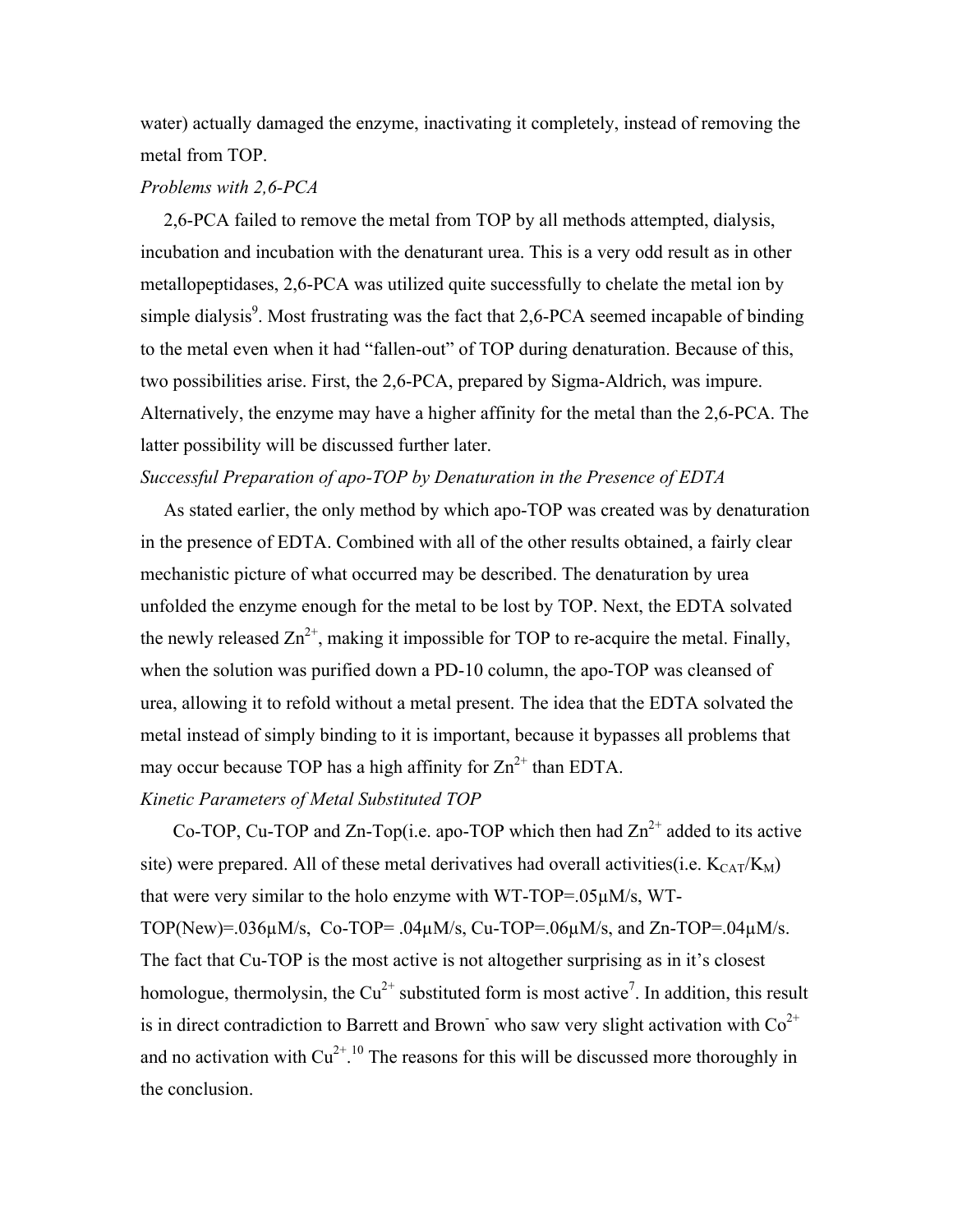While all of the metal derivatives had similar overall activities, their specific kinetic parameters were very different. Co-TOP( $K_M$ =3.27 $\mu$ M/s) had a much higher binding affinity than Cu-TOP and Zn-TOP( $K_M$ =12.65 $\mu$ M/s and 10.64 $\mu$ M/s respectively). This result is difficult to interpret but may be due to different coordinate geometries of the metals. In addition,  $K_{CAT}$  for Cu-TOP(.74s<sup>-1</sup>) was nearly 5 times larger than Co-TOP $(.12s^{-1})$  and nearly twice as large as Zn-TOP $(.38s^{-1})$ . As Cu-TOP has the highest overall kinetic rate this result, along with its low substrate affinity, probably mean that Cu-TOP binds weakly (relative to other metal substituted derivatives) to the substrate and buts acts very quickly.

 In addition, it is of interest that the two WT-TOP samples are so different. The kinetic parameters for WT-TOP were measured quite some time ago, while the parameters for WT-TOP(New) were measured for this specific batch of enzyme. The much lower binding affinity seen for WT-TOP(New) is important because it shows that the binding affinities for all three of the metal substituted enzymes were very much higher than that of the WT from which they were prepared. In addition, the  $K_{CAT}$  for WT-TOP(New) is an order of magnitude larger than any of the metal substituted samples. This means that the WT enzyme(for this batch of enzyme) has a much higher turnover rate than that of the metal substituted derivatives (and the older WT-TOP sample), but the derivatives more than compensate for this with much higher binding affinities. This difference seems to imply some sort of change in catalytic mechanism that occurs as a result of metal substitution, as the  $K_M$  for Zn-TOP s so different from that for WT-TOP(New). Additionally, the difference could also be caused by a structural change at the active site due to re-uptake of metal.

#### **Conclusion**

 The amount of difficulty experienced in preparing apo-TOP is, at this point, apparent. Many different methods were attempted and only a very few were successful. One of the greatest confounding factors in the process may have been an impure water system. Since such low concentrations of TOP were used, even a slight contamination with any one of a myriad of divalent metal ions could have caused the enzyme to reactivate during the denaturation protocols.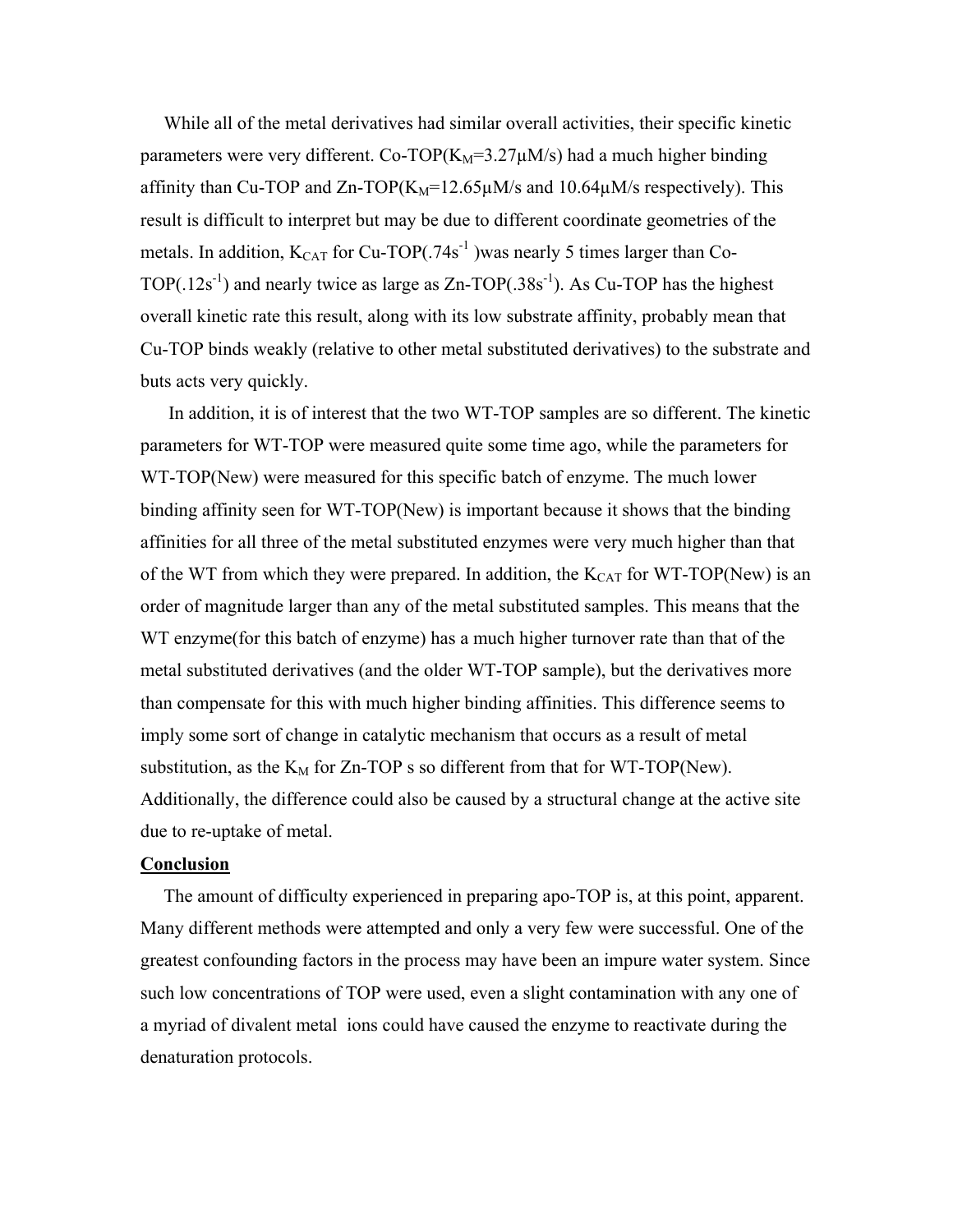In addition to this problem, there is a good probability that TOP has a high affinity for metal. This can be seen in the complete inefficacy of 2,6-PCA to chelate the metal. In addition, when Sigman was preparing a denaturation curve, which was measured using a chelating agent which has a color shift between the bound and unbound forms(i.e. once the  $\text{Zn}^{2+}$  has "fallen out" of TOP due to unfolding, the chelating agent would bind to the metal and change color) he experienced a great amount of difficulty in achieving consistent results. One of the reasons for this may have been this high affinity for metal by the TOP, meaning that TOP could outcompete the chelating agent, even when partially unfolded. Another explanation is water that was contaminated with metals. This would change the total amount of metal in solution and give the chelating agent ions to bind to which were not from TOP. This second explanation also was a likely confounding factor in this experiment.

After attempting multiple times, the methods of Barrett and Brown<sup>10</sup>, it can be fairly well established that they were not able to produce apo-TOP. The reactivation they saw may have simply been a result of which metals inhibited the enzyme least in solution, as all of their activity assays were carried out with metals in solution<sup>10</sup>. Further work must be done to confirm this. An experiment with a well-studied metallopepdiase (e.g. Carboxypeptidase A) would allow for the testing of all methods in this paper. If the *method*, described by Barrett and Brown and replicated in this paper, is successful then the *results* of Barrett and Brown must be inaccurate. That is, if the method leads to a preparation of apo-Carboxypeptidase A, then it will be known that apo-TOP cannot be prepared by this procedure for some reason other than a methodological error.

 Other further studies that might be attempted are the repetition of all chelation and denaturation protocols with more pure water. This would eliminated any need problems that may be associated with metal contamination of the water. In addition, it would be beneficial to submit a portion of the metal substituted TOP for mass spectroscopy or elemental analysis, in order to confirm that the substitution worked, as all of the catalytic data is relatively similar. Finally, after a consistent method is discovered and more metal substituted TOP is prepared, it will be beneficial to do more activity assays on Co,Cu, and Zn-TOP in order to verify the results presented in this paper. Also, U.V. –visible light spectrophotometry can be used on this newly prepared Co-TOP in order to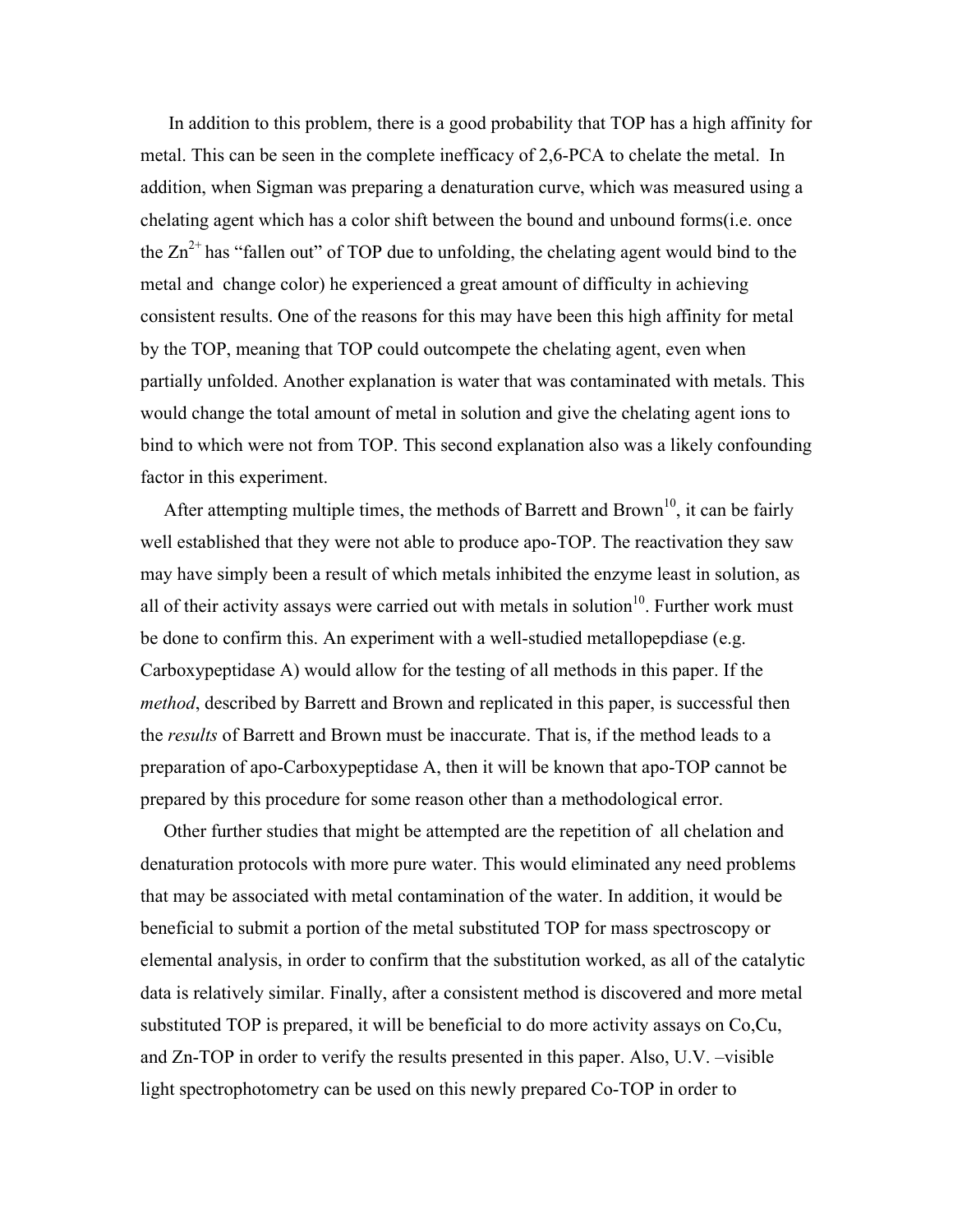determine the conformation of ligands around the metal ion, possibly revealing why the metal is so hard to chelate. Finally, UV-visible spectra of bound forms of TOP(i.e. TOP which has MCA in the active site and has undergone a conformational change) should be obtained in order to study the coordination of the metal during catalysis.



# **Figure 1:**

Figure Credit: Bruce L, Sigman J, Randall D, Rodriguez S, Song M, Dai Y, Elmore D, Pabon A, Glucksman M, Wolfson A (2008) Hydrogen bond residue positioning in the 599-611 loop of thimet oligopeptidase is required for substrate selection *FEBS J* 5607– 5617 doi: 10.1111/j.1742-4658.2008.06685.x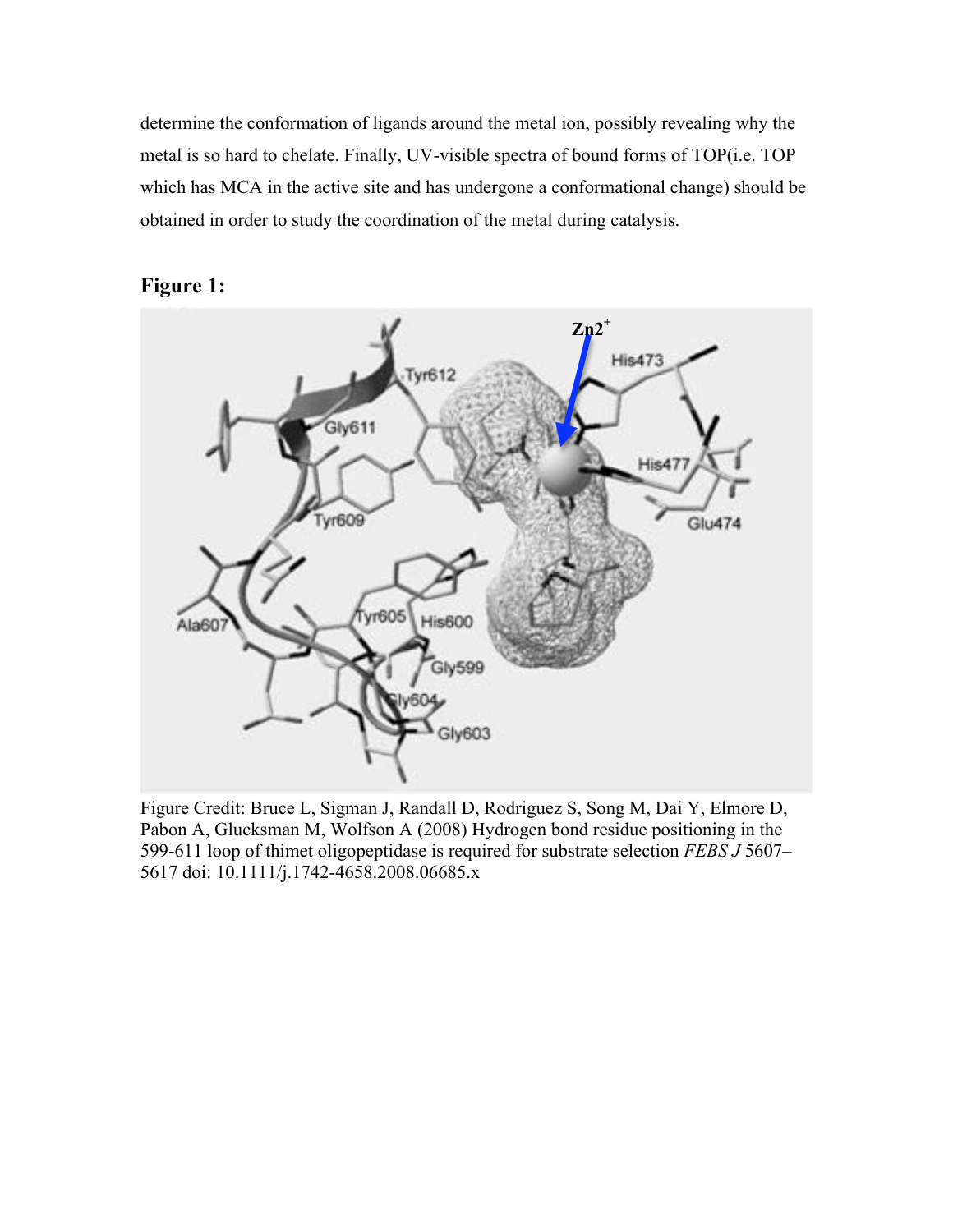





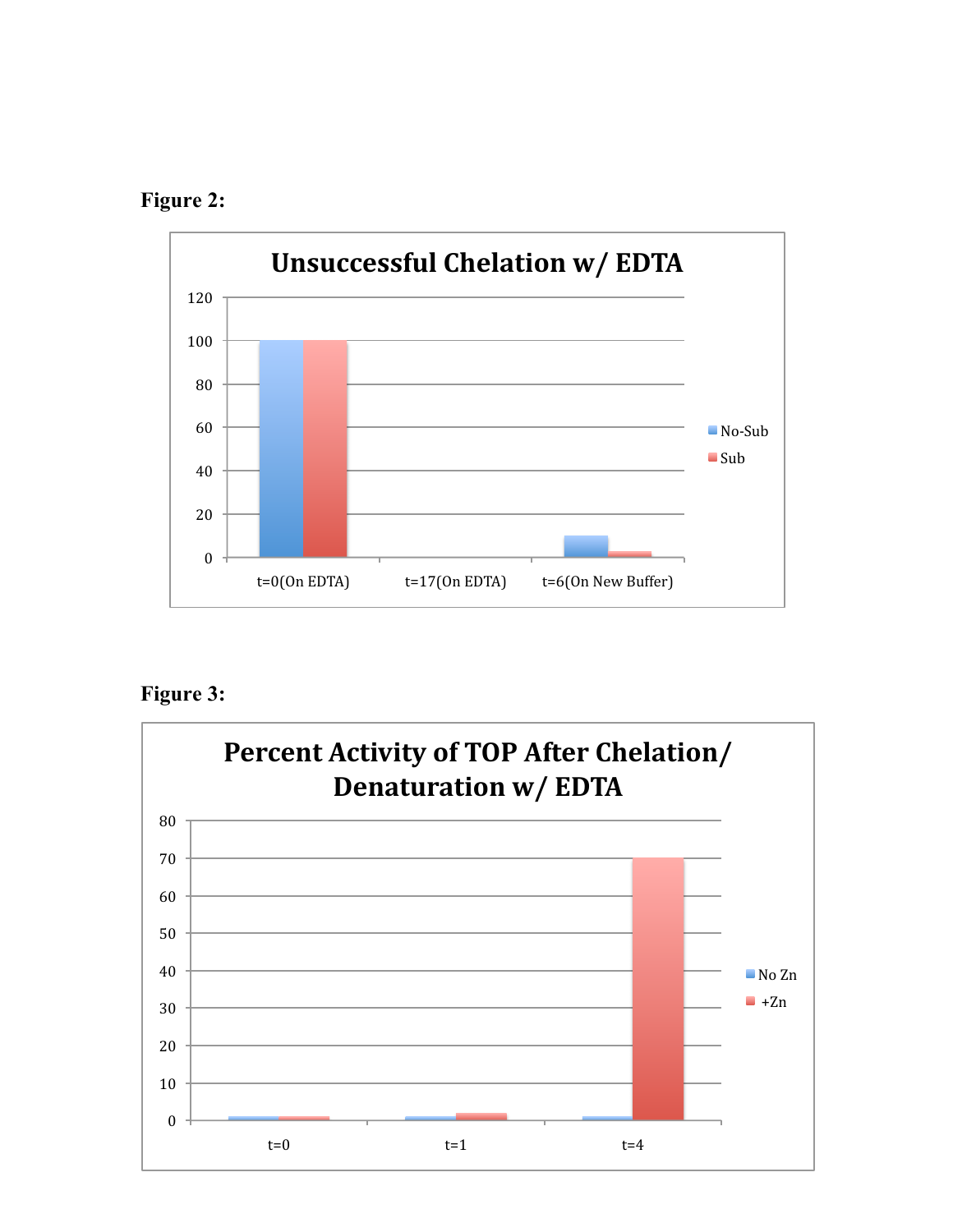





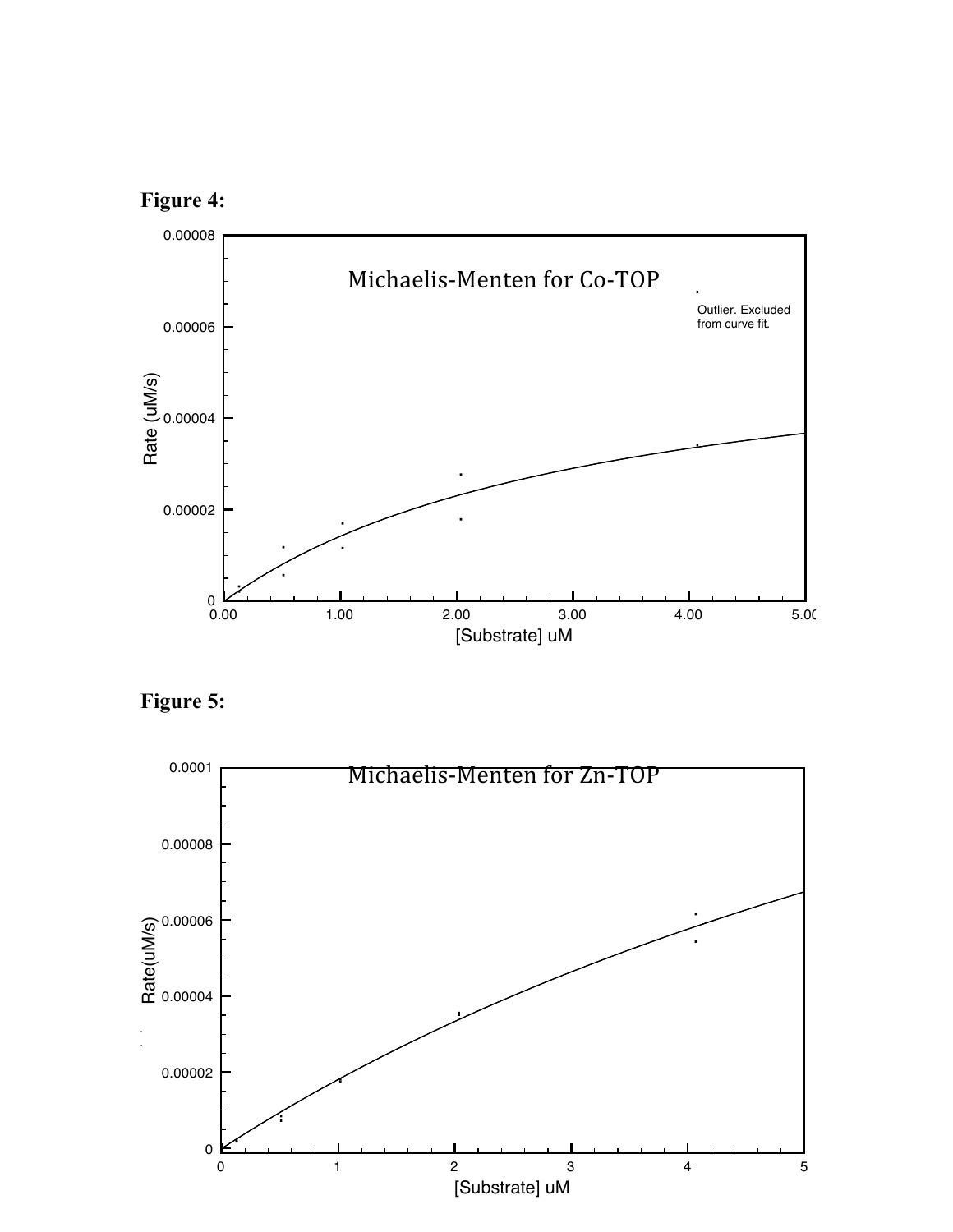



**Figure 7:**